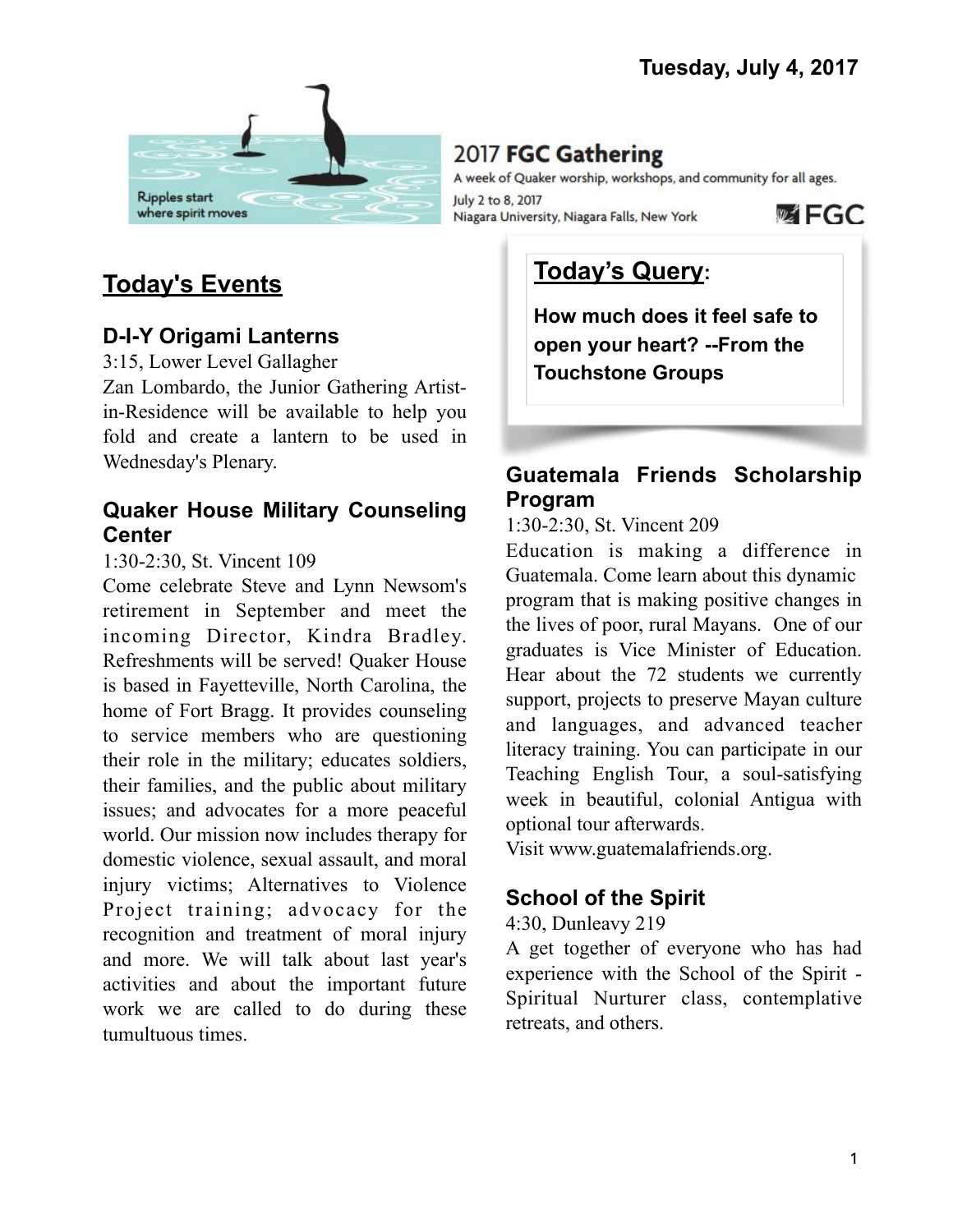### **Prisoner Visitation and Support**

1:30-2:30, St. Vincent 307

Prisoner Visitation and Support (PVS), a Quaker organization, provides visits to prisoners in Federal and Military Prisons throughout the USA. PVS needs more visitors. Visitors usually meet with several prisoners once/month for about an hour/ prisoner. The same prisoners are visited monthly. Many prisoners have been incarcerated for decades and have never had a visit. (Prison locations can be found at [https://www.bop.gov/locations/map.jsp\)](https://www.bop.gov/locations/map.jsp)) A video will be presented and information about PVS ([prisonervisitation.org\)](http://prisonervisitation.org).

# **Quaker Voluntary Service**

3:15-4:15, St. Vincent 109

QVS is a year-long experiment at the intersection of spirituality and social change activism for folks in their 20's. Come meet current and former Fellows as you learn about the work QVS has done over the last 5 years and its plans for the future.

## **Bolivian Quaker Education Fund**

4:30-5:30, St. Vincent 109

Come behind the scenes with us and see what it takes to keep a small but vibrant international organization running effectively in supporting work at a distance. We'll tell the story of BQEF's work empowering education and service, describe some of the unexpected challenges, and invite participants to problem-solve how to effectively adapt to realities of cross-cultural and intratheological landscapes.

# **Join Quaker Earthcare Witness for Early Morning Outdoor Worship**

6:30am, Tuesday-Friday

Quaker Earthcare Witness has organized an opportunity for early morning, outdoor worship. Participants meet between St. Vincent Hall and the Alumni Chapel.

## **First Aid Clinic**

Tuesday-Friday 1:30-2:30, 2nd Floor, Academic 220 Tuesday-Friday evenings, O'Donahue Lounge, call 716-336-0995 for an appt.

## **Shapenote Singing**

Tues, Thurs, Fri 3pm, Dunleavy Porch Singing hymns, anthems, and odes from the *Sacred Harp*, originally published in 1844 and still going strong even amongst Quakers.

# **Folk Dance Band Rehearsals**

*(Also seeking more musicians!)* 3:15, Academy 228 The Folk Dance Band will be rehearsing Tuesday and Thursday at the above time and place.

## **YAF Climate Change Activism**

7pm, St. Vincent 305

Join Kate and find out how Young Adult Friends are changing Congress! Young adults are organizing on climate change, and 400 YAFs will visit DC this March. Activate!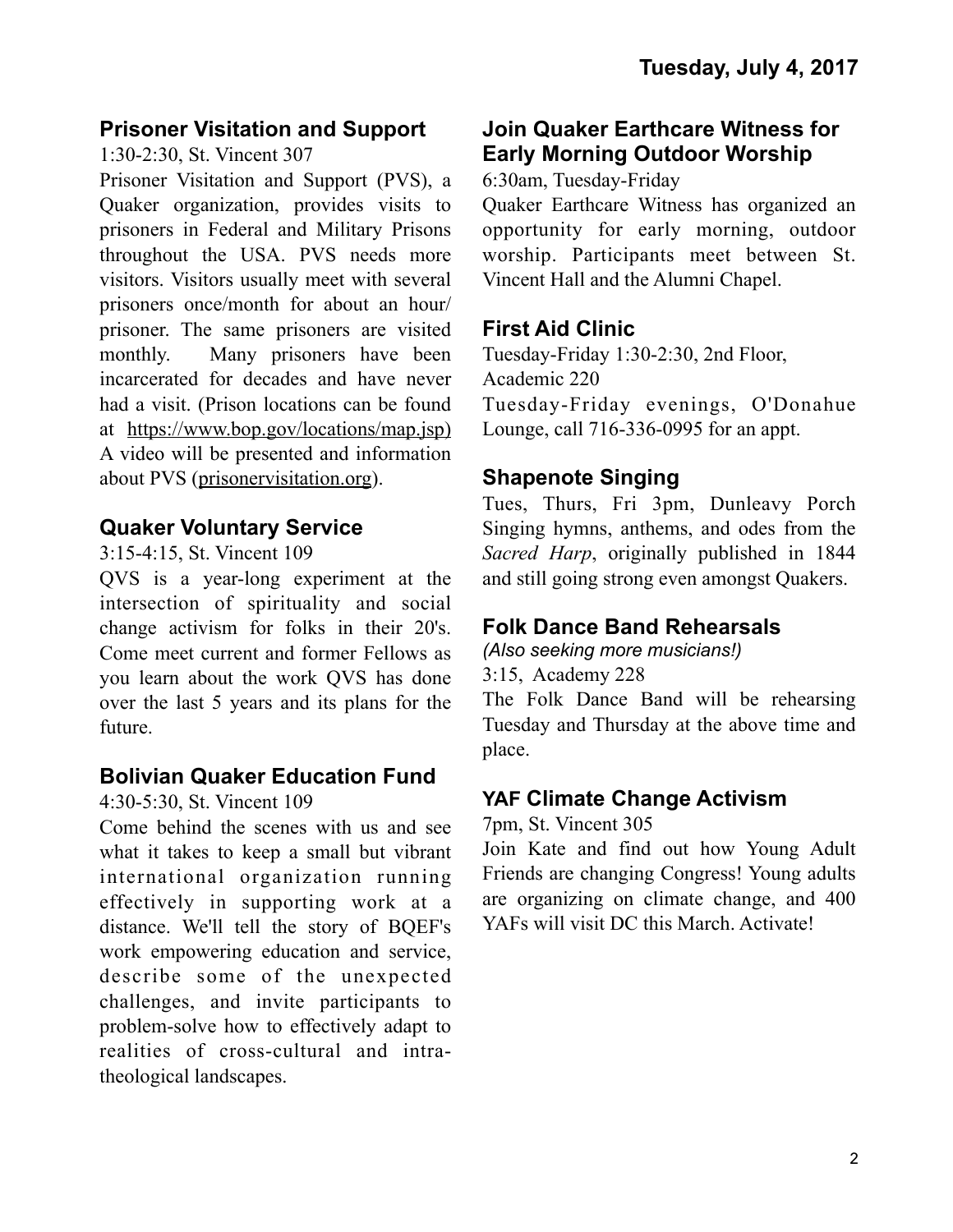# **Announcements**

### **Dining Hall Accessibility**

People with accessibility needs, small children, and evening Junior Gathering work-grants are welcome to go to the front of lines in the dining areas. If this applies to you, please feel empowered to take care of your needs by doing this! If you observe someone doing this, please trust that they know their needs best and make room for them to go ahead.

## **Box Lunch Sign Up**

Sign up for Saturday 7/8 early departure box lunch by Wed. 12pm (noon) at the Information Desk.

#### **Got Hands? Lend-a-Hand Needs Volunteers**

The Lend-a-Hand table is looking for volunteers to help set up, then clean up, Wednesday's "Make Ripples," Plenary. Generous spirits can sign up in Gallagher at the table on the lower-level.

#### **Kite Flying--Warning**

Please DO NOT fly any kites near the Power Vista. This is a highly restricted governmental area. Please abide by the signs of no trespassing.

#### **Contact Information**

Did you check your contact information in the attenders list? You still have time! Come Tuesday to the Information Desk and make sure your information is accurate. (The Attenders list will be for sale in the Bookstore later in the week.)

### **Family Place**

1:30-4:30, Academic 130

We have blocks, legos, knitting looms and potholder looms, as well as balls and books available for borrowing.

#### **Today's FP Activities**

1:30, make and fly simple kites with Chuck Jones.

3:15, try some simple tai chi with John Smallwood.

## **Corrected Daily Bulletin URL**

The URL in Monday's Daily Bulletin for reading the Daily Bulletin online was wrong. (It's from last year, and it was wrong on the advance program wrapper, unfortunately.) The correct (short) URL for reading the Daily Bulletin and Gathering handouts online is: [www.fgcgath.org/handout](http://www.fgcgath.org/handout)

## **Daily Bulletin**

An online version of The Bulletin can be accessed at: www.fgcgath.org/handout.

#### ► **Online Submissions (Preferred)**

Online submissions can be made by: 1) accessing the submission form at: [https://](https://www.fgcquaker.org/daily-bulletin-announcement-submission-form) [www.fgcquaker.org/daily-bulletin](https://www.fgcquaker.org/daily-bulletin-announcement-submission-form)[announcement-submission-form](https://www.fgcquaker.org/daily-bulletin-announcement-submission-form), or 2) by sending an email (include a contact phone number) to gathbulletin $@g$ gmail.com.

#### ► **Paper Submissions**

Paper submission forms can be filled out and left at the info desk in Gallagher.

The submission deadline is 2 pm Tuesday thru Thursday. Those received after the deadline may not be included.